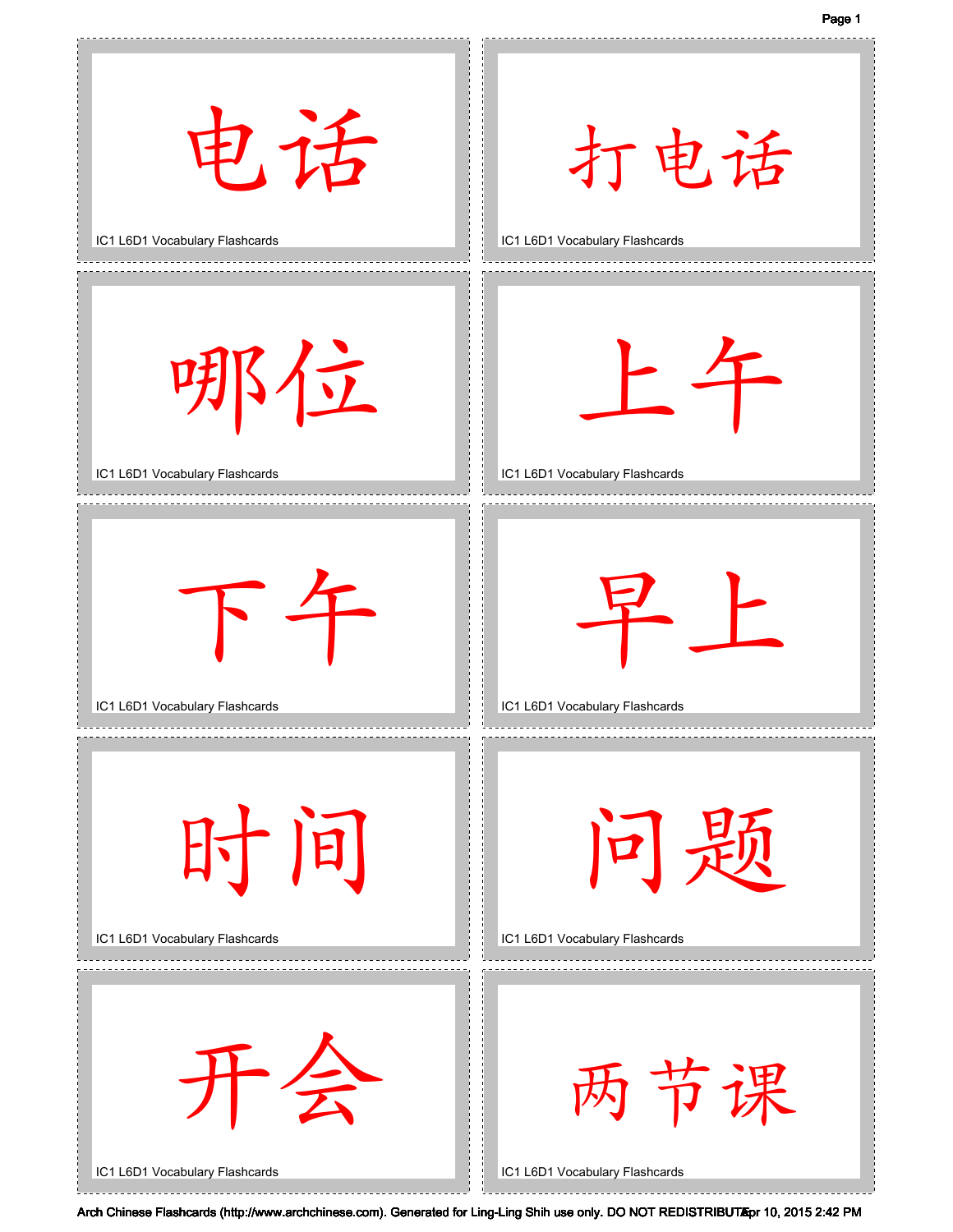## Page 2

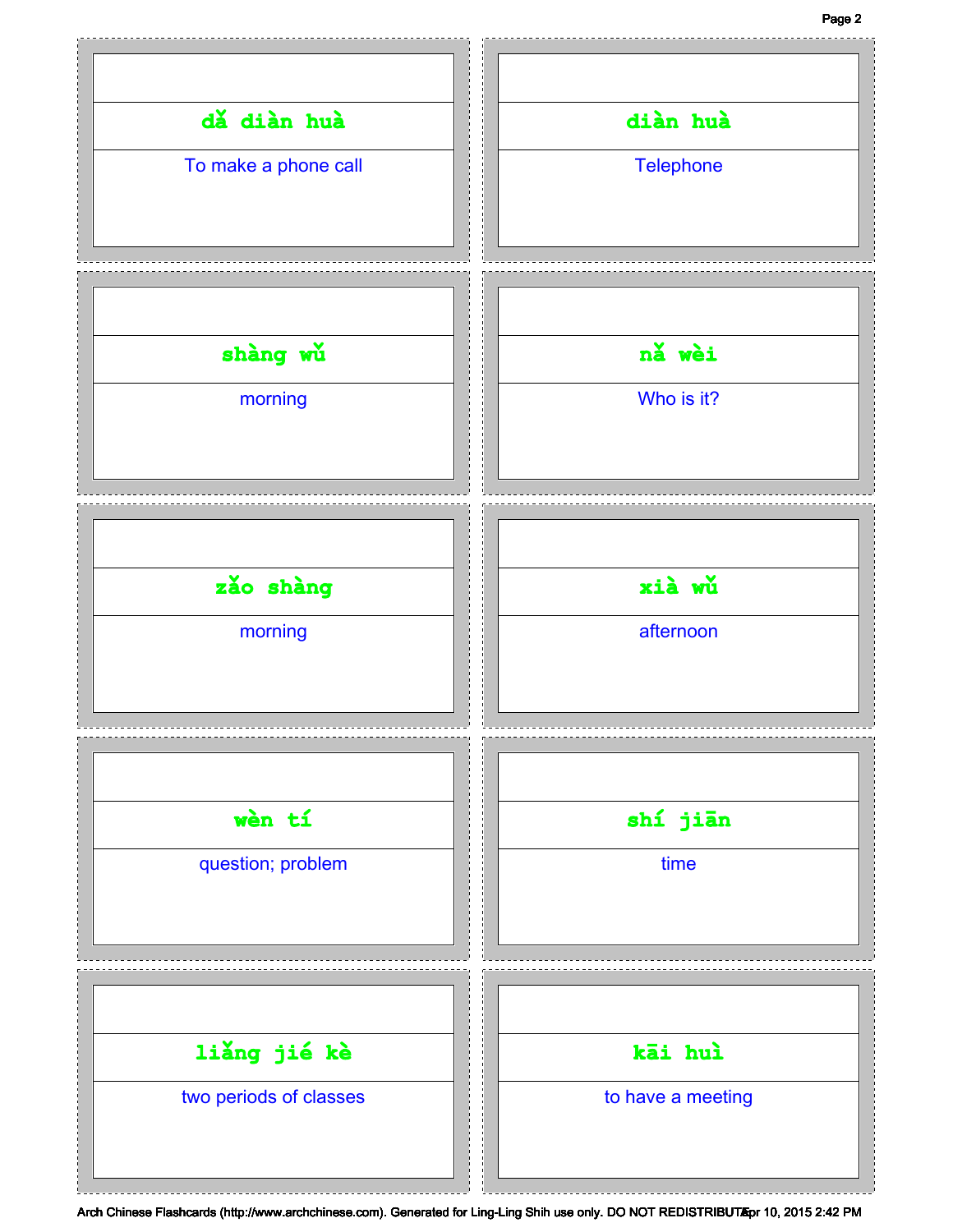Page 3

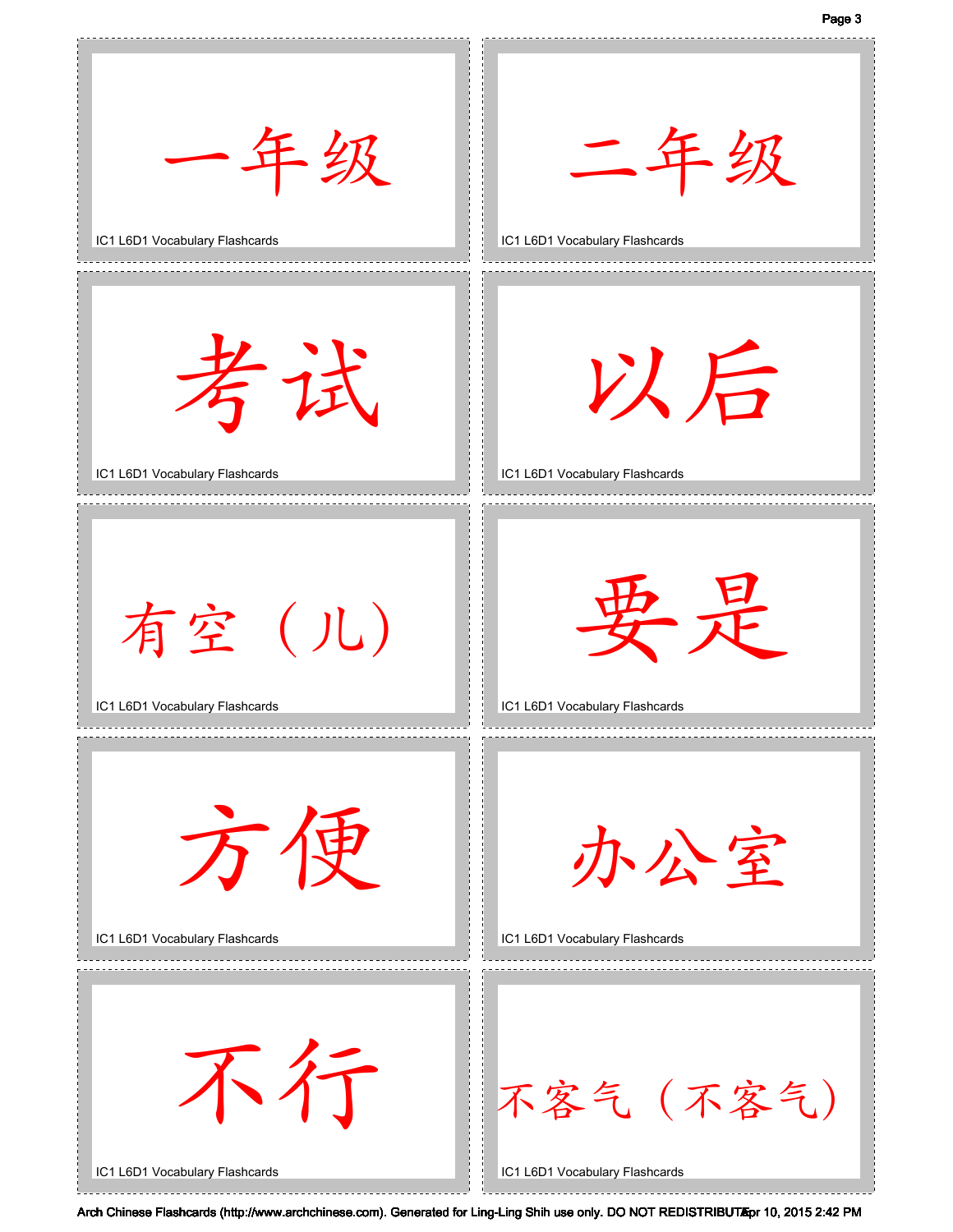## Page 4

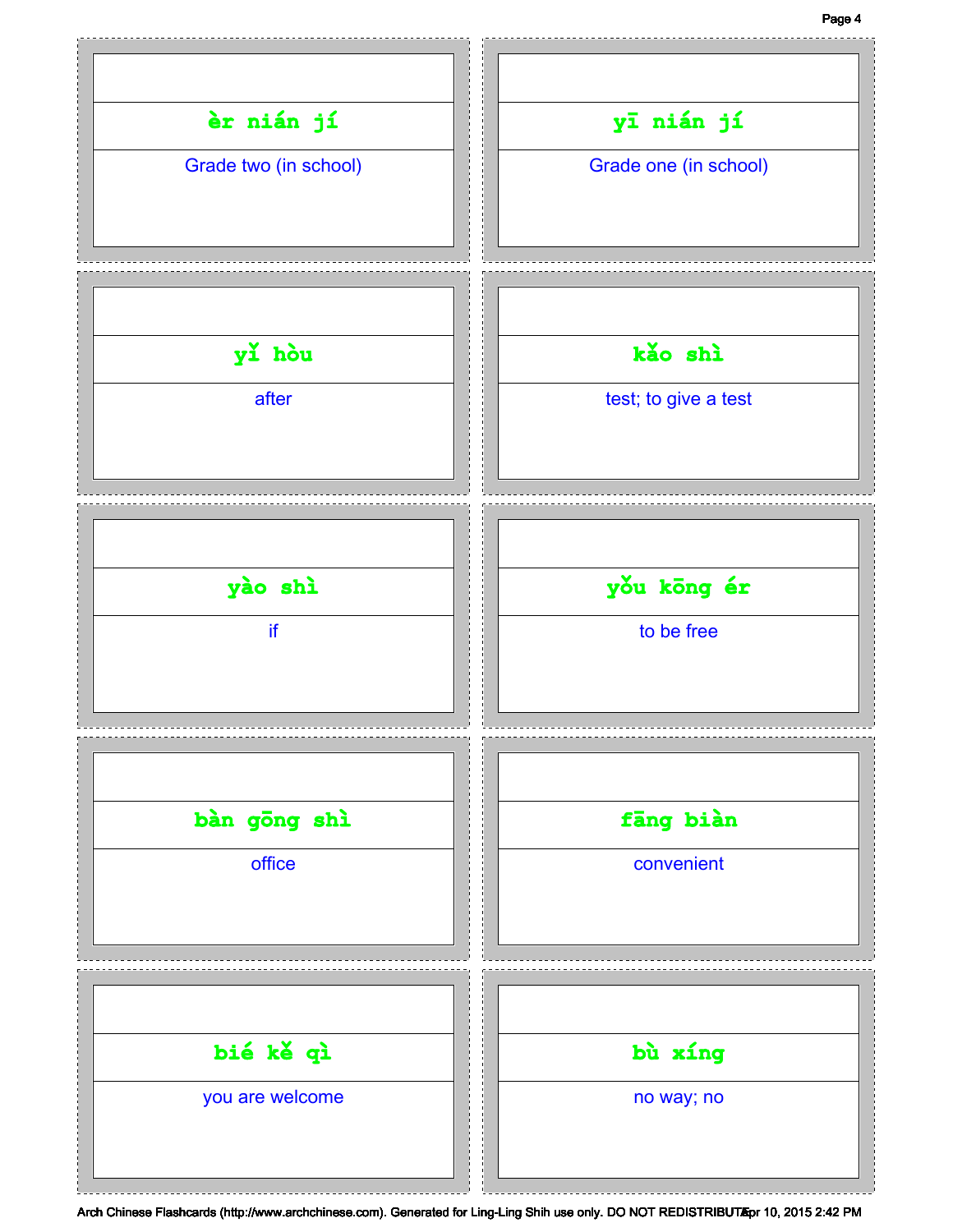